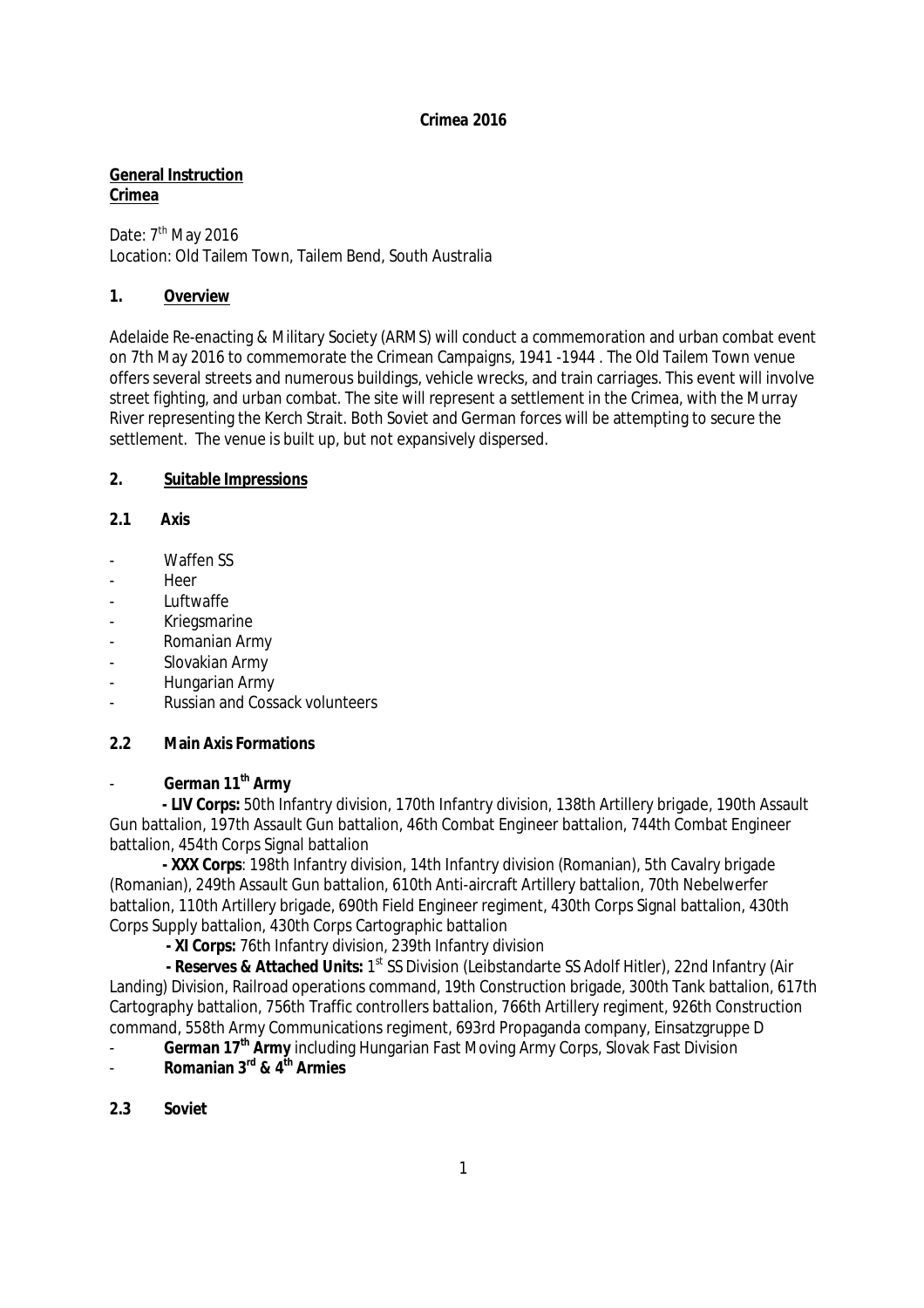- Red Army (all arms/corps male and female)
- Guards Infantry
- Soviet Naval Infantry
- Soviet Navy (all arms/services)
- Civilians and partisans

## **2.4 Main Soviet Formations**

51<sup>st</sup> Army: 9<sup>th</sup> Rifle Corps, 271<sup>st</sup> Rifle Division, 276<sup>th</sup> Rifle Division, 40<sup>th</sup> Cavalry Division, 42<sup>nd</sup> Cavalry Division, 48<sup>th</sup> Cavalry Division, 1<sup>st</sup> Crimea Division, 2<sup>nd</sup> Crimea Division, 3<sup>rd</sup> Crimea Division, 4<sup>th</sup> Crimea Division, 138<sup>th</sup> Mountain Rifle Division, 302<sup>nd</sup> Mountain Rifle Division, 224<sup>th</sup> Rifle Division, 390<sup>th</sup> Rifle Division, 396<sup>th</sup> Rifle Division, 12th Rifle Brigade, 83<sup>rd</sup> Naval Infantry Brigade, 105<sup>th</sup> Separate Mountain Rifle Regiment, 55th Tank Brigade, 229<sup>th</sup> Separate Tank Battalion

- **44th Army**: 20th Mountain Rifle Division, 77th Mountain Rifle Division, 17th Cavalry Division, 24th Tank Regiment

Separate Coastal Army: 25<sup>th</sup> Rifle Division, 95<sup>th</sup> Rifle Division, 109<sup>th</sup> Rifle Division, 150<sup>th</sup> Rifle Division, 172<sup>nd</sup> Rifle Division, 345<sup>th</sup> Rifle Division, 388<sup>th</sup> Rifle Division, 421<sup>st</sup> Rifle Division, 2<sup>nd</sup> Cavalry Division, 40<sup>th</sup> Cavalry Division, 42<sup>nd</sup> Cavalry Division, 7<sup>th</sup> Naval Rifle Brigade, 8<sup>th</sup> Naval Rifle Brigade, 79<sup>th</sup> Naval Rifle Brigade, 256<sup>th</sup> Corps Artillery Regiment, 69<sup>th</sup> Fighter Regiment (VVS), 81<sup>st</sup> Separate Tank **Battalion** 

- **Black Sea Fleet**

## **3. Administration and Logistics**

- **3.1 Catering**
- Event-theme hot meals will be provided for Friday and Saturday night dinner, & Saturday breakfast.
- Participants are to supply their own field stoves and rations for other meals.
- There will be a supply of drinking water, however all participants are to commence march-in with a full canteen.
- Each re-enactor is expected to be in possession of a mess kit and utensils on march-in.

## **3.2 Ammunition**

- Blank ammunition supply is available from ARMS.
- Contact Richard Tamits [\(tamirich123@gmail.com\)](mailto:tamirich123@gmail.com) with orders well in advance of the event to ensure supply, orders must be received not later than 7th April 2016.
- Blank ammunition from approved suppliers may be brought to this event.
- All blank is to be inspected by the Safety Officer prior to the commencement of activities.
- Plastic cased blank ammunition is prohibited at this event.
- Re-crimped ammunition is prohibited.
- Live ammunition is prohibited.
- **3.3 Firearms**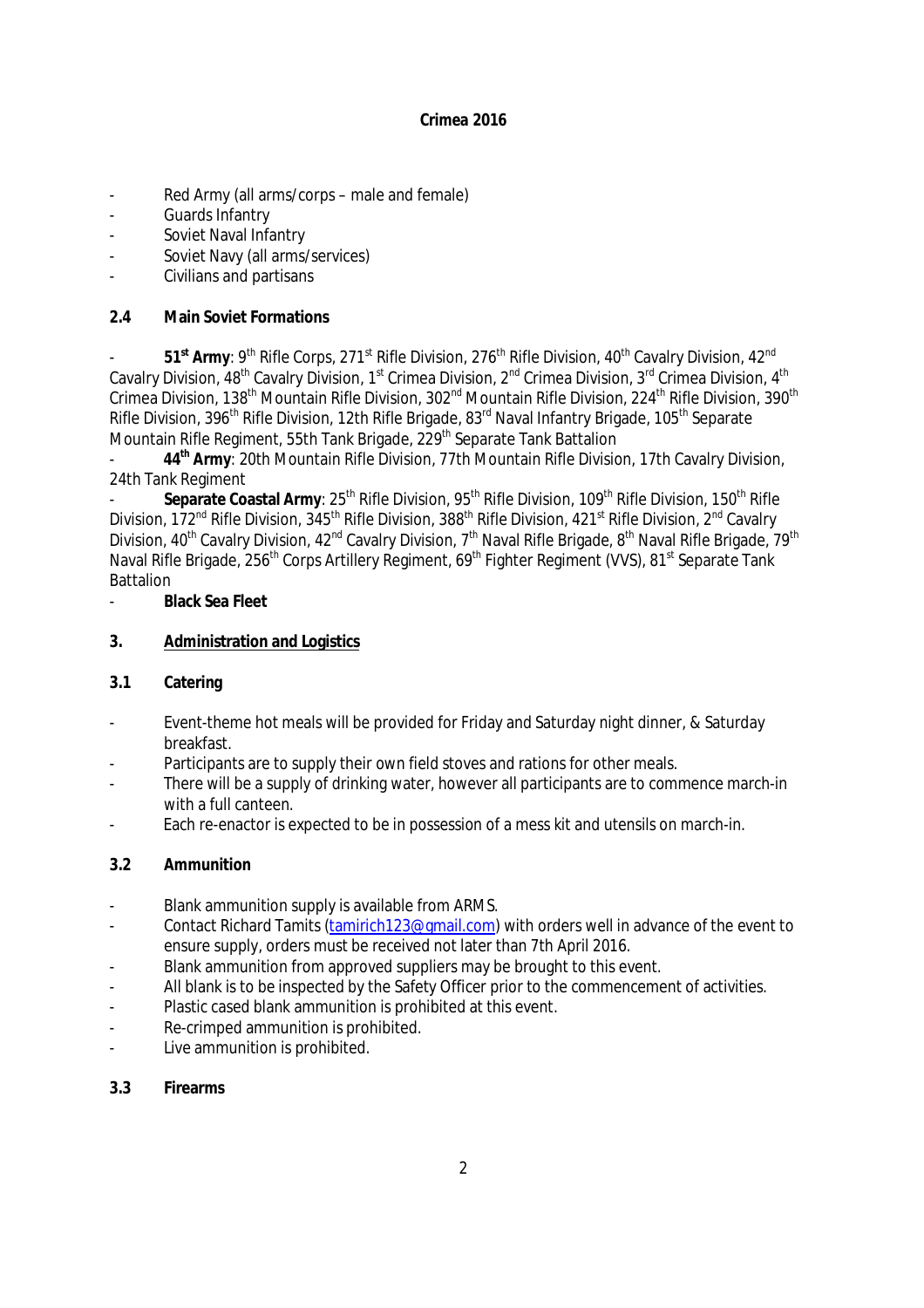- State and Commonwealth firearms laws apply to this event.
- Persons planning to use firearms at this event must carry their firearms license and present it for registration on march-in.
- Participants not holding a firearms license may use deactivated firearms, non-regulated replicas and other props or play disarmed roles.
- **3.4 Equipment**
- Loan equipment may be available through adequate prior arrangement with the organisers.
- **4. Command and key appointments**
- **4.1 Officer in Charge**
- Eugene Wasilenia
- **4.2 Safety Officer**
- Richard Tamits
- **4.3 Catering Officer**
- David Schneider
- **4.4 First Aid Officers**
- Andrew Henshaw, John Pearks, David Schneider
- **4.5 Quartermaster** 
	- John Pearks
- **4.6 Communications Officer** 
	- Viktor Kovalevski
- **4.7 Soviet Commander**
- TBA
- **4.8 German Commander**
- TBA

Note: Participating units with extant command structures should contact the organisers.

**5. Location & Directions**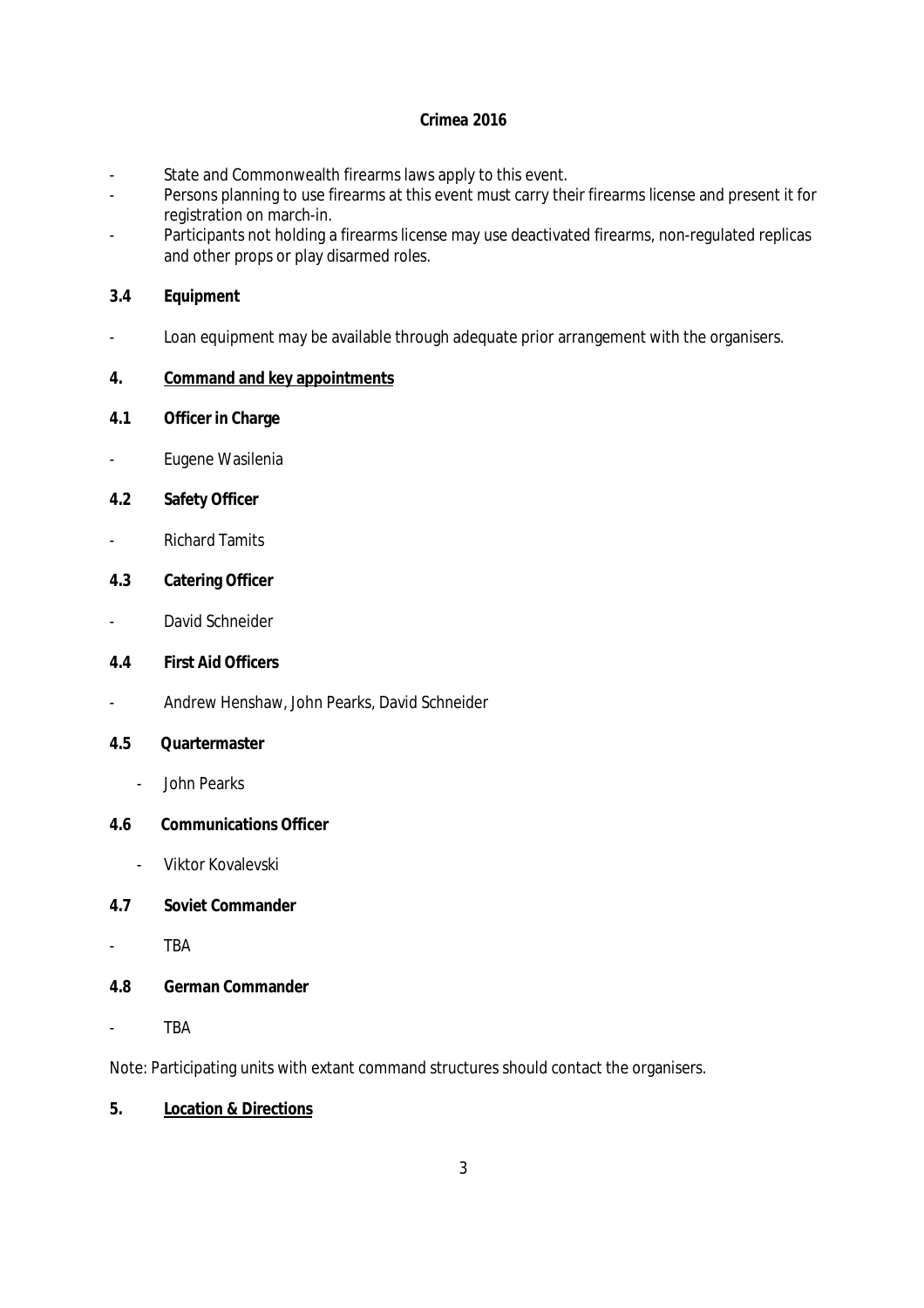- This event will occur at Old Tailem Town, southern side of the Princes Highway, Tailem Bend, South Australia.
- Website:<http://www.oldtailemtown.com.au/?page=home>
- Directions:<http://www.southaustralia.com/info.aspx?id=9001141>
- Interstate air travellers should contact the organisers for transfer arrangements ex Adelaide.

## **6. Safety & Casualty Evacuation**

- A Safety brief will occur prior to the commencement of the day's activities.
- Safety Officers may halt the event at any time on safety grounds.
- There will be limited hand to hand combat at this event, which should be either unarmed or rifle to rifle only.
- Bayonets are not to be used during skirmishing.
- All participants must carry a basic first aid dressing.
- Fireworks and flares are permitted at this event but must not be used indoors (i.e. thrown into buildings) due to the risk of fire.
- Firing of weapons from buildings is permitted.
- In the event of injury casualties will be assessed by the First Aid Officers.
- Minor injuries will be treated at the scene and the participant returned to action.
- More serious injuries will be transported by ambulance to Tailem Bend Hospital for treatment.

## **7. Fees**

- Fees for this event will be \$50 (\$22 of this is venue entry fee for event duration).
- Fees may be deposited into the account of David P A Schneider: Bendigo Bank BSB: 633-000 Account: 148971336.
- Please specify who you are and e-mail us to advise when you made the deposit.
- Fees may be paid on march-in; however advance payment is preferred to enable purchase of supplies.

## **8. Insurance**

- All participants must have Public Liability Insurance through the Australian Living History Federation, or a similar body with Public Liability Insurance acknowledged by ALHF.
- Persons without appropriate insurance will not be permitted to participate in the event.

## **9. Vehicles**

- Vehicles are welcome at this event.
- Owners must have public liability insurance as per paragraph 8.
- Persons planning to bring vehicles should advise the organisers prior to the event.

# **10. Public**

- The owner of Old Tailem Town wishes the location to be open to the public.
- Accordingly, there may be some spectators observing activities during the course of the day.